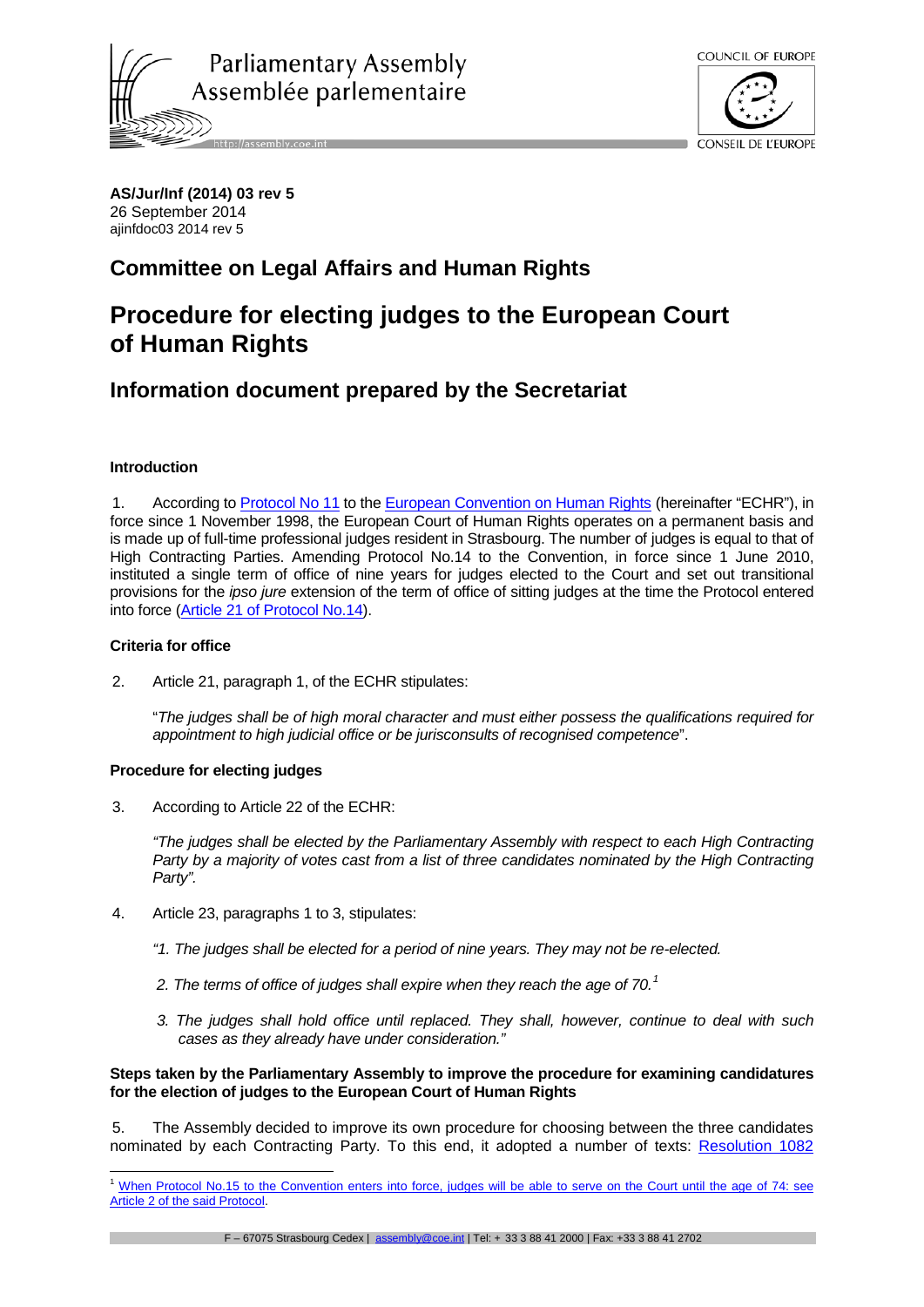[\(1996\)](http://assembly.coe.int/Mainf.asp?link=/Documents/AdoptedText/ta96/ERES1082.htm) and [Recommendation 1295 \(1996\)](http://assembly.coe.int/Mainf.asp?link=/Documents/AdoptedText/ta96/EREC1295.htm) in April 1996, [Resolution 1200 \(1999\)](http://assembly.coe.int/Mainf.asp?link=/Documents/AdoptedText/ta99/ERES1200.htm) in September 1999, and [Resolution 1646 \(2009\)](http://assembly.coe.int/Mainf.asp?link=/Documents/AdoptedText/ta09/ERES1646.htm) in January 2009.

6. The Assembly is of the view that information provided by candidates should be presented on broadly similar lines to facilitate comparison between the candidates. For that reason a standard *curriculum vitae* is sent out (see appendix to Resolution 1646 (2009), also appended to the present document). The Assembly also invites candidates to participate in a series of personal interviews. The Committee on Legal Affairs and Human Rights has a special Sub-Committee to conduct such interviews.<sup>[2](#page-1-0)</sup>

7. In its [Recommendation 1429 \(1999\),](http://assembly.coe.int/Mainf.asp?link=/Documents/AdoptedText/ta99/EREC1429.htm) the Assembly made proposals for nominating candidates at national level, reiterated in [Resolution 1646 \(2009\).](http://assembly.coe.int/Mainf.asp?link=/Documents/AdoptedText/ta09/ERES1646.htm)<sup>[3](#page-1-1)</sup> By its [Order 558 \(1999\),](http://assembly.coe.int/Mainf.asp?link=/Documents/AdoptedText/ta99/EDIR558.htm) it instructed its Sub-Committee on the election of judges "*to make sure that in future elections to the Court member states apply the criteria which it has drawn up for the establishment of lists of candidates, and in particular the presence of candidates of both sexes*".

8. In January 2004, the Assembly adopted Resolution 1366 (2004) and [Recommendation 1649](http://assembly.coe.int/Mainf.asp?link=/Documents/AdoptedText/ta04/EREC1649.htm)  [\(2004\).](http://assembly.coe.int/Mainf.asp?link=/Documents/AdoptedText/ta04/EREC1649.htm) In these texts, it confirmed the necessity to keep the procedure of selection which had been set up. It also emphasised the need to receive candidates all having the required level to exercise the function of judge as well as the need for gender balance. It decided not to consider lists of candidates not fulfilling those criteria. Resolution 1366 (2004) was subsequently modified by [Resolution 1426 \(2005\),](http://assembly.coe.int/Mainf.asp?link=/Documents/AdoptedText/ta05/ERES1426.htm) [Resolution](http://assembly.coe.int/Mainf.asp?link=/Documents/AdoptedText/ta08/ERES1627.htm)  [1627 \(2008\)](http://assembly.coe.int/Mainf.asp?link=/Documents/AdoptedText/ta08/ERES1627.htm) and [Resolution 1841 \(2011\)](http://assembly.coe.int/Mainf.asp?link=/Documents/AdoptedText/ta11/ERES1841.htm) by which single-sex lists of candidates would only be considered if the sex is under-represented (under 40 % of judges) or if exceptional circumstances exist to derogate from this rule. $4$ 

9. As of January 2015 the Sub-Committee will cease to exist. The assessment of the qualifications of, and interviews with, the three candidates will henceforth be undertaken by a newly constituted general Committee on the Election of Judges to the European Court of Human Rights.<sup>[5](#page-1-3)</sup> This change will enter into force at the opening of the Assembly's 2015 ordinary session, on 26 January 2015.

### **Requirements for submission of lists of candidates for the office of judge**

10. Paragraph 4 of Assembly Resolution 1646 (2009) specifies:

" [...] *the Assembly recalls that in addition to the criteria specified in Article 21 § 1 of the Convention, as*  well as the gender requirement, states should, when selecting and subsequently nominating *candidates to the Court, comply with the following requirements:*

*4.1. issue public and open calls for candidatures;* 

*4.2. when submitting the names of candidates to the Assembly, describe the manner in which they had been selected;* 

*4.3. transmit the names of candidates to the Assembly in alphabetical order;* 

*4.4. candidates should possess an active knowledge of one and a passive knowledge of the other official language of the Council of Europe (see model curriculum vitae appended hereto[6](#page-1-4) ), and* 

<span id="page-1-4"></span><span id="page-1-3"></span><sup>5</sup> See <u>Resolution 2002 (2014), paragraphs 9 & 10 and Appendix thereto.<br><sup>6</sup> The text of the model curriculum vitae is appended to the present document.</u>

<span id="page-1-0"></span><sup>2</sup> This used to be an *ad* hoc sub-committee until October 2007. It is now a permanent sub-committee: see footnote to Rule 48.6 in [Rules of Procedure of the Assembly,](http://assembly.coe.int/nw/xml/RoP/RoP-XML2HTML-EN.asp?id=toc%23Part-10) Strasbourg, January 2014, page 66. See also A. Drzemczewski "Election of judges to the Strasbourg Court: an overview" in European Human Rights Law Review (2010), pp. 377-383.  $\overline{1}$ 

<span id="page-1-1"></span>the Strasbourg Court: an overview" in *European Human Rights Law Review* (2010), pp. 377-383.<br><sup>3</sup> The last two sentences of paragraph 2, in <u>Resolution 1646 (2009)</u>, specify "In the absence of a real choice among the candidates submitted by a State Party to the Convention, the Assembly shall reject lists submitted to it. In addition, in the absence of a fair, transparent and consistent national selection procedure, the Assembly may reject such lists". See also, in this connection, [Guidelines of the Committee of Ministers on the selection of candidates for the post of judge at the European Court](https://wcd.coe.int/ViewDoc.jsp?Ref=CM(2012)40&Language=lanEnglish&Ver=final&Site=COE&BackColorInternet=C3C3C3&BackColorIntranet=EDB021&BackColorLogged=F5D383)  [of Human](https://wcd.coe.int/ViewDoc.jsp?Ref=CM(2012)40&Language=lanEnglish&Ver=final&Site=COE&BackColorInternet=C3C3C3&BackColorIntranet=EDB021&BackColorLogged=F5D383) Rights, adopted on 28 March 2012.<br>
<sup>4</sup> Resolution 1366 (2004), as modified by Resolutions 1426 (2005), 1627 (2008) and 1841 (2001) specifies, in its § 4, that such

<span id="page-1-2"></span><sup>&</sup>quot;exceptional circumstances" exist "where a Contracting Party has taken all the necessary and appropriate steps to ensure that the list contains candidates of both sexes meeting the requirements of Article 21 § 1 of the European Convention on Human Rights." Such exceptional circumstances must be duly so determined by a two-thirds majority of Sub-Committee, whose position subsequently needs to be endorsed by the Assembly in the framework of a Progress Report of the Assembly's Bureau. Text available at http://assembly.coe.int/nw/xml/RoP/RoP-XML2HTML-EN.asp?id=EN\_CEGCAIFG#Format-It.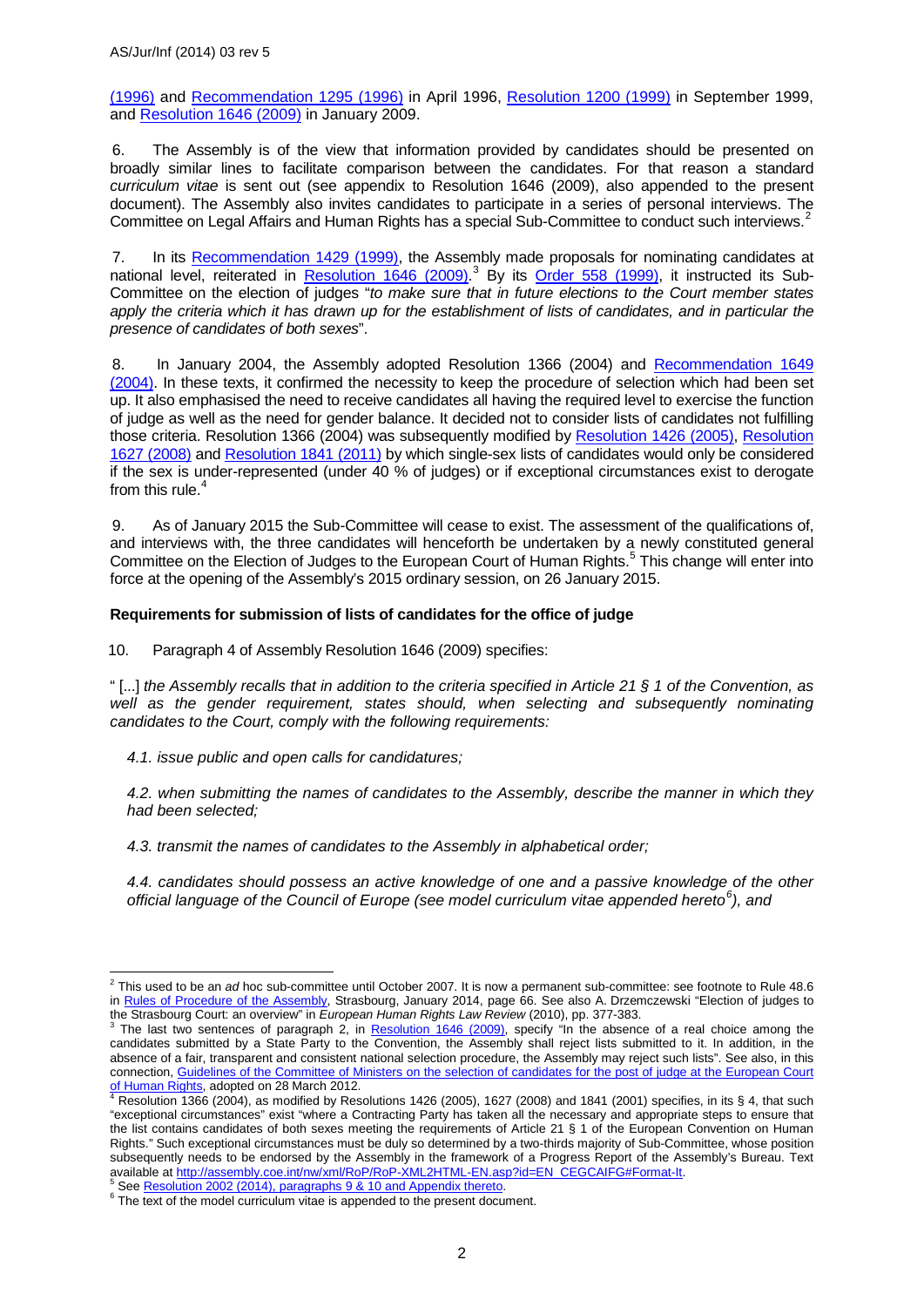*4.5. that, if possible, no candidate should be submitted whose election might result in the necessity to appoint an* ad hoc *judge.*"

11. This text consolidates and reinforces the recommendations made to states in 2004 when governments were asked to ensure, *inter* alia *"that a call for candidatures has been issued through the specialised press" and that "every list contains candidates of both sexes*" [7](#page-2-0) (paragraph 19 of Assembly Recommendation 1649 (2004)). Resolution 1646 (2009) is based on a report which emphasises the need for more fairness and transparency in national selection procedures, the need for candidates to possess a number of years of relevant (judicial) work experience and a knowledge of both working languages of the Council of Europe.<sup>[8](#page-2-1)</sup>

12. The Committee of Ministers has also recently set up an advisory panel of experts on candidates for election as judges to the Court. Their function is to advise States Parties to the Convention – before the latter transmit lists of candidates to the Assembly – whether candidates for election meet the criteria stipulated in Article 21, paragraph 1, of the Convention.<sup>[9](#page-2-2)</sup>

#### **Results of the interviews**

13. The Sub-Committee considers the candidates not only as individuals but also with an eye to a harmonious composition of the Court, taking into account, for example, their professional backgrounds and a gender balance. The Sub-Committee's recommendations are transmitted to Assembly members in the framework of the Progress Report of the Bureau of the Assembly.<sup>[10](#page-2-3)</sup>

#### **Election by the Assembly**

-

14. On the basis of the candidatures transmitted to it, the Assembly elects the judges to the European Court of Human Rights during its part-sessions.<sup>[11](#page-2-4)</sup> The candidate having obtained an absolute majority of votes cast is declared elected a member of the Court. If no candidate obtains an absolute majority, a second ballot is held, after which the candidate who has obtained a relative majority of votes cast is declared elected. Election results are publicly announced by the President of the Assembly during the part-session.<sup>[12](#page-2-5)</sup>

<span id="page-2-0"></span><sup>&</sup>lt;sup>7</sup> See [Resolution 1366 \(2004\),](http://assembly.coe.int/nw/xml/RoP/RoP-XML2HTML-EN.asp?id=EN_CEGCAIFG%23Format-It) as modified by Resolutions [1426 \(2005\)](http://assembly.coe.int/Mainf.asp?link=/Documents/AdoptedText/ta05/ERES1426.htm), [1627 \(2008\)](http://assembly.coe.int/Mainf.asp?link=/Documents/AdoptedText/ta08/ERES1627.htm) and [1841 \(2011\),](http://assembly.coe.int/Mainf.asp?link=/Documents/AdoptedText/ta11/ERES1841.htm) paragraphs 3 and 4 (as explained in paragraph 8, above). See, in this connection, paragraph 5.vi of this Resolution which reads *"that one of the criteria used by the sub-committee should be that, in case of equal merit, preference should be given to a candidate of the sex under*represented at the Court". See also [decision](https://wcd.coe.int/com.instranet.InstraServlet?Index=no&command=com.instranet.CmdBlobGet&InstranetImage=1328350&SecMode=1&DocId=569402&Usage=2) adopted by the Ministers' Deputies at their 593<sup>rd</sup> meeting on 27-28 May 1997 (item 4.1), and paragraph 49 of the Explanatory Report to Protocol No 14 to the ECHR which reads*: "It was decided not to amend the*  first paragraph of Article 22 to prescribe that the lists of three candidates nominated by the High Contracting Parties should *contain candidates of both sexes, since that might have interfered with the primary consideration to be given to the merits of potential candidates. However, Parties should do everything possible to ensure that their lists contain both male and female* 

<span id="page-2-1"></span>*candidates*".<br><sup>8</sup> See PACE <u>Doc. 11767</u> of 1 December 2008, report of the Committee on Legal Affairs and Human Rights, Rapporteur:<br>Mr Chope, passim.

<span id="page-2-2"></span>[Resolution CM/Res\(2010\)26](https://wcd.coe.int/ViewDoc.jsp?id=1704555&Site=CM&BackColorInternet=C3C3C3&BackColorIntranet=EDB021&BackColorLogged=F5D383) on the establishment of an Advisory Panel of Experts on Candidates for Election as Judge to the European Court of Human Rights. The [panel](http://www.coe.int/en/web/dlapil/advisory-panel) is composed of seven personalities. See also Assembly [Resolution 1764 \(2010\),](http://assembly.coe.int/Main.asp?link=/Documents/AdoptedText/ta10/ERES1764.htm) adopted on 8 October 2010, based on [Doc. 12391](http://assembly.coe.int/ASP/Doc/XrefViewPDF.asp?FileID=12764&Language=EN) of 7 October 2010, report of the Committee on Legal Affairs and Human Rights, Rapporteur: Ms Wohlwend.

<span id="page-2-4"></span><span id="page-2-3"></span> $^{10}$  Since 2013 the Sub-Committee has established a practice of declassifying (making public) its recommendations.<br> $^{11}$  Modalities for the election procedure can be found in the Appendix to [Resolution 1432 \(2005\),](http://assembly.coe.int/Mainf.asp?link=/Documents/AdoptedText/ta05/eRES1432.htm) rep Procedure of the Assembly, Strasbourg, January 2014, at page 162.<br><sup>12</sup> See paragraph 8 of Assembl[y Resolution 1726 \(2010\),](http://assembly.coe.int/Mainf.asp?link=/Documents/AdoptedText/ta10/ERES1726.htm) adopted on 29 April 2010, which specifies when judges' terms of office

<span id="page-2-5"></span>commence. The paragraph reads: "[ the Assembly…] confirms its position that the nine-year term of office of a judge elected by the Assembly to the Court shall commence from the date of taking up of his/her duties, and in any event no later than three months after his/her election. However, if the election takes place more than three months before the seat of the outgoing judge becomes vacant, the term of office shall commence the day the seat becomes vacant. If the election takes place less than three months before the seat of the outgoing judge becomes vacant, the elected judge shall take up his/her duties as soon as possible after the seat becomes vacant and the term of office shall commence as from then and in any event no later than three months after his/her election."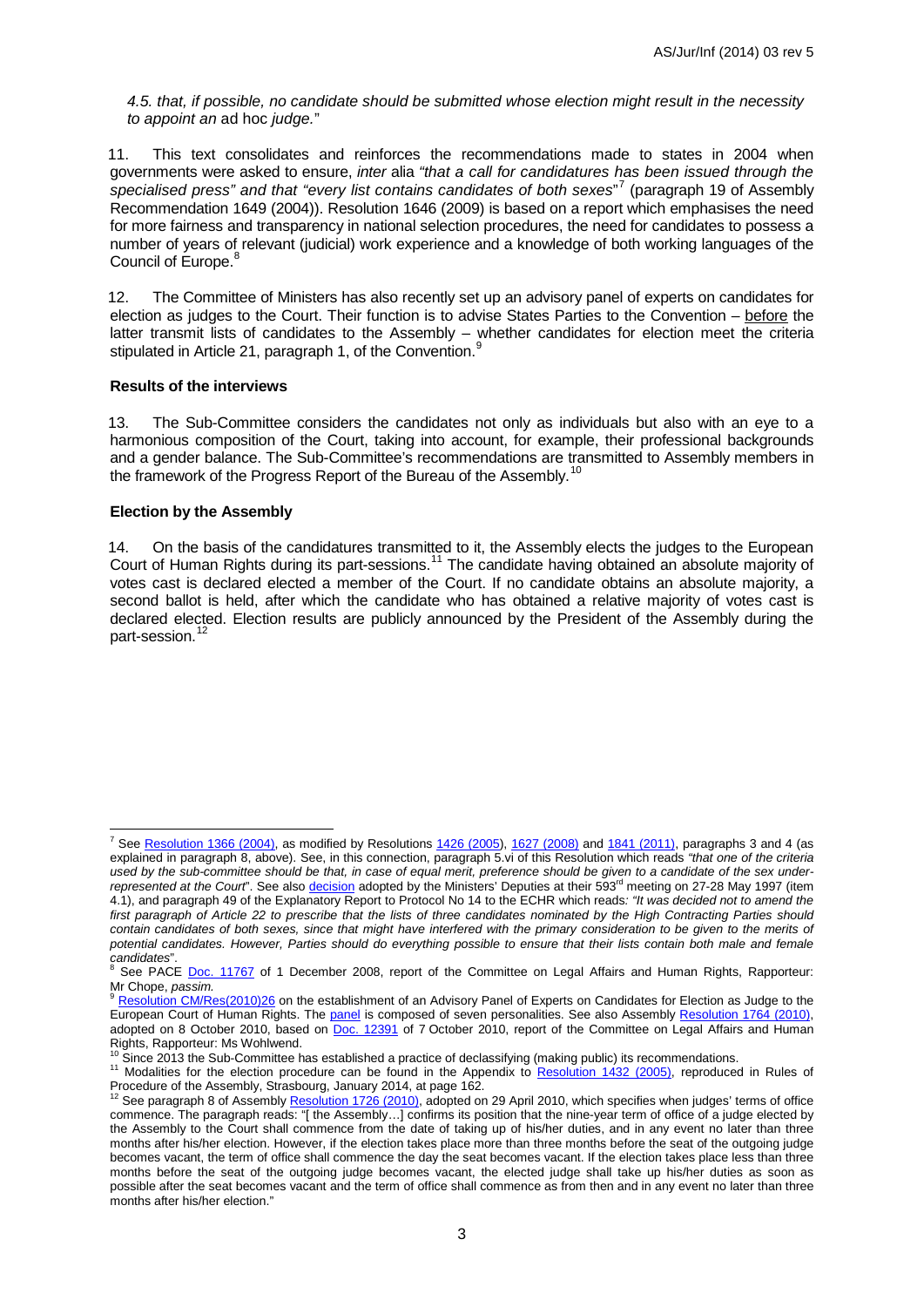## **Timetable envisaged for elections in 2015:**

#### **Elections foreseen in January 2015**

**Slovak Republic, Serbia, Armenia and Bulgaria -** the term of office of the judge elected in respect of **the Slovak Republic** (Mr Ján Šikuta) expired on 31 October 2013; that of the judge elected in respect of **Serbia** (Mr Dragoljub Popović) expired on 3 April 2014. The judges elected in respect of **Armenia** (Ms Alvina Gyulumyan) and in respect of **Bulgaria** (Ms Zdravka Kalaydijieva) both resigned prior to the envisaged expiry of their terms of office. Their resignations take effect as of 1 November 2014 and 1 March 2015, respectively.

#### **Elections foreseen in April 2015**

**Liechtenstein, Monaco, Cyprus and Ireland** - the term of office of the judge elected in respect of **Liechtenstein** (Mr Mark Villiger) expires on 31 August 2015, and that of the judge in respect of **Monaco** (Ms Isabelle Berro-Lefèvre) expires on 10 September 2015. The term of office of the judge elected in respect of **Cyprus** (Mr George Nicolaou) expires on 16 September 2015.[13](#page-3-0) The judge in respect of **Ireland** (Ms Ann Power-Forde) resigned prior to the envisaged expiry of her term of office. Her resignation takes effect as of 1 October 2014.

#### **Elections foreseen in June 2015**

**Andorra, Austria, Azerbaijan, Latvia, Luxembourg, Slovenia** and **Finland -** the terms of office of judges elected in respect of **Andorra** (Mr Josep Casadevall), **Austria** (Ms Elisabeth Steiner), Azerbaijan (Mr Khanlar Hajiyev), Latvia (Ms Ineta Ziemele)<sup>14</sup>, Luxembourg (Mr Dean Spielmann) and **Slovenia** (Mr Boštjan Zupančič) expire on 31 October 2015; that of the judge elected in respect of **Finland** (Ms Päivi Hirvelä) expires on 31 December 2015.

### **Timetable envisaged for elections in 2016:**

#### **Election foreseen in April 2016**

**United Kingdom -** the term of office of the judge elected in respect of **United Kingdom** (Mr Paul Mahoney) expires on 6 September 2016.<sup>[15](#page-3-2)</sup>

#### **Elections foreseen in October 2016**

**Albania, Georgia, Hungary, Spain and "the former Yugoslav Republic of Macedonia"** - the terms of office of judges elected in respect of **Albania** (Mr Ledi Bianku), **Georgia** (Ms Nona Tsotsoria), **Hungary** (Mr András Sajó), **Spain** (Mr Luis López Guerra) and **"the former Yugoslav Republic of Macedonia"** (Ms Mirjana Lazarova Trajkovska) expire on 31 January 2017.

#### **Timetable envisaged for elections in 2017:**

#### **Election foreseen in January 2017**

**Turkey** - the term of office of the judge elected in respect of **Turkey** (Ms Işıl Karakaş) expires on 30 April 2017.

#### **Election foreseen in April 2017**

**Montenegro -** the term of office of the judge elected in respect of **Montenegro** (Mr Nebojša Vučinić) expires on 26 August 2017.

<span id="page-3-0"></span><sup>&</sup>lt;sup>13</sup> Judge to reach the age of 70 on 16 September 2015.

<span id="page-3-1"></span><sup>&</sup>lt;sup>14</sup> Ms Ziemele resigned prior to the envisaged expiry of her term of office. Her resignation takes effect as of 1 January 2015.<br><sup>15</sup> Judge to reach the age of 70 on 6 September 2016.

<span id="page-3-2"></span>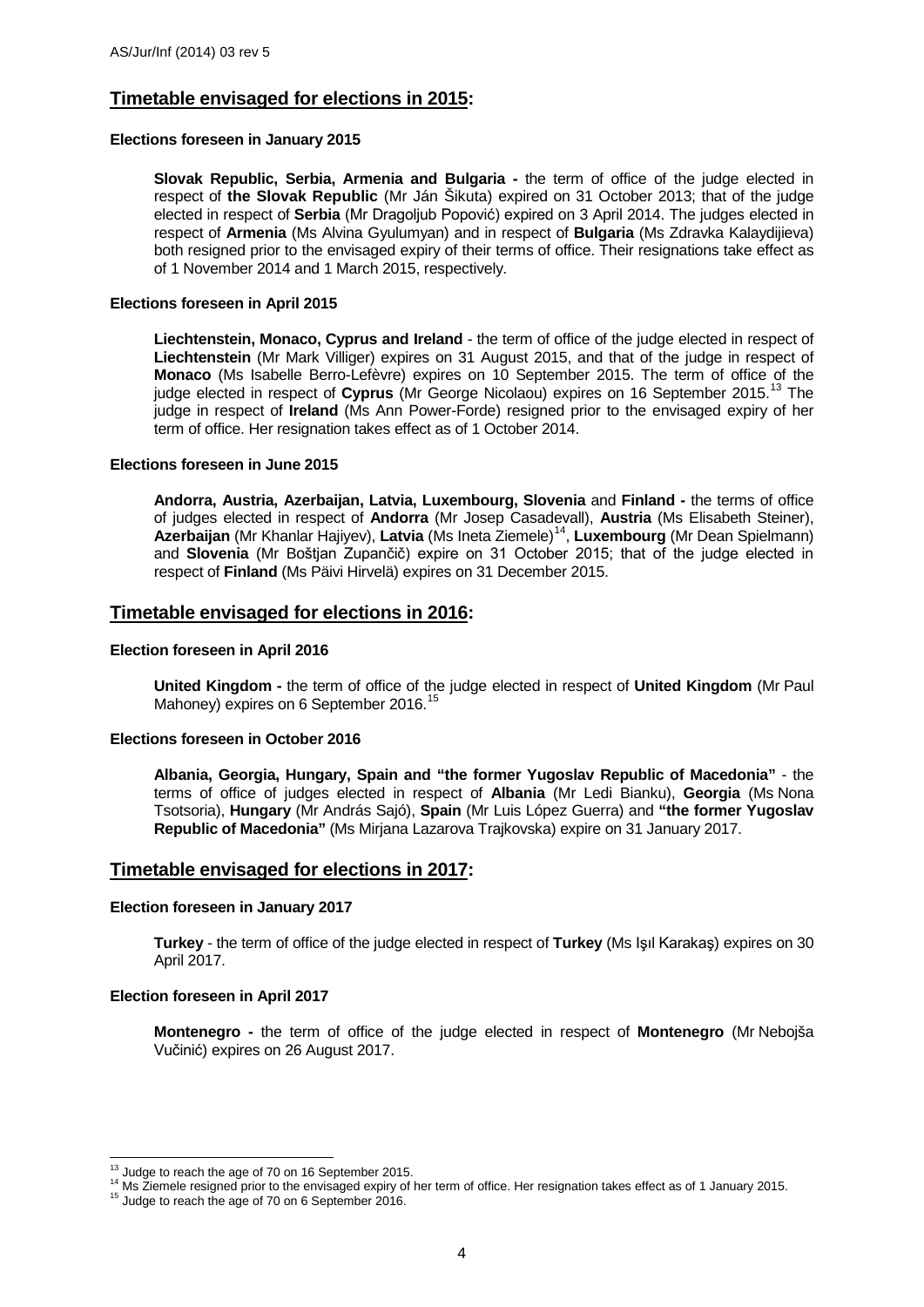#### **APPENDIX I**

#### **Model curriculum vitae for candidates seeking election to the European Court of Human Rights**[1](#page-4-0)

In order to ensure that the members of the Parliamentary Assembly of the Council of Europe have comparable information at their disposal when electing judges to the European Court of Human Rights, candidates are invited to submit a short curriculum vitae on the following lines:

#### **I. Personal details**

Name, forename Sex Date and place of birth Nationality/ies

#### **II. Education and academic and other qualifications**

#### **III. Relevant professional activities**

*a. Description of judicial activities*

*b. Description of non-judicial legal activities*

*c. Description of non-legal professional activities*

*(*Please underline the post(s) held at present)

#### **IV. Activities and experience in the field of human rights**

#### **V. Public activities**

*a. Public office*

*b. Elected posts*

*c. Posts held in a political party or movement*

(Please underline the post(s) held at present)

#### **VI. Other activities**

a. Field

b. Duration

c. Functions

(Please underline your current activities)

#### **VII. Publications and other works**

(You may indicate the total number of books and articles published, but mention only the most important titles (maximum 10))

#### **VIII. Languages**

(Requirement: an active knowledge of one of the official languages of the Council of Europe and a passive knowledge of the other)

|                                       | Reading                                      |                                  |                                  | Writing                              |                                      |                                      | Speaking                             |                      |      |
|---------------------------------------|----------------------------------------------|----------------------------------|----------------------------------|--------------------------------------|--------------------------------------|--------------------------------------|--------------------------------------|----------------------|------|
| Language                              | very<br>good                                 | good                             | fair                             | verv<br>good                         | good                                 | fair                                 | very<br>good                         | good                 | fair |
| a. First language:                    | $\cdot$                                      | $\bullet\bullet$                 | $\ddot{\phantom{0}}$             | $\cdots$                             |                                      | $\bullet\bullet$                     | $\bullet\bullet$                     | $\bullet\bullet$     |      |
| <br>(Please specify)                  |                                              |                                  |                                  |                                      |                                      |                                      |                                      |                      |      |
| b. Official languages:<br>$-$ English | $\ddot{\phantom{a}}$                         | $\ddot{\phantom{0}}$             | $\bullet\bullet$                 | $\bullet\bullet$                     | $\cdot$                              | $\bullet\bullet$                     | $\bullet\bullet$                     |                      |      |
| $-$ French<br>c. Other languages:     | $\ddot{\phantom{a}}$                         | $\bullet\bullet$                 | $\bullet\bullet$                 | $\bullet\bullet$                     | $\cdot$                              | $\sim$                               |                                      |                      |      |
|                                       | $\ddot{\phantom{a}}$                         | $\ddot{\phantom{0}}$             | $\ddot{\phantom{0}}$             | $\bullet\bullet$                     |                                      | $\sim$                               | $\bullet\bullet$                     |                      |      |
|                                       | $\ddot{\phantom{a}}$<br>$\ddot{\phantom{a}}$ | $\ddot{\phantom{0}}$<br>$\cdots$ | $\ddot{\phantom{0}}$<br>$\cdots$ | $\bullet\bullet$<br>$\bullet\bullet$ | $\bullet\bullet$<br>$\bullet\bullet$ | $\bullet\bullet$<br>$\bullet\bullet$ | $\bullet\bullet$<br>$\bullet\bullet$ | $\bullet\bullet$<br> |      |
|                                       |                                              |                                  |                                  |                                      |                                      |                                      |                                      |                      |      |

**IX. In the event that you do not meet the level of language proficiency required for the post of judge in an official language, please confirm your intention to follow intensive language classes of the language concerned prior to, and if need be also at the beginning of, your term of duty if elected a judge on the Court.** 

#### **X. Other relevant information**

**XI. Please confirm that you will take up permanent residence in Strasbourg if elected a judge on the Court.**

<span id="page-4-0"></span><sup>&</sup>lt;sup>1</sup> This text is taken from the Appendix to Parliamentary Assembl[y Resolution 1646 \(2009\).](http://assembly.coe.int/Mainf.asp?link=/Documents/AdoptedText/ta09/ERES1646.htm) Also available on the Parliamentary Assembly website: [http://assembly.coe.int/CommitteeDocs/2009/ModelCVEN.doc.](http://assembly.coe.int/CommitteeDocs/2009/ModelCVEN.doc)  -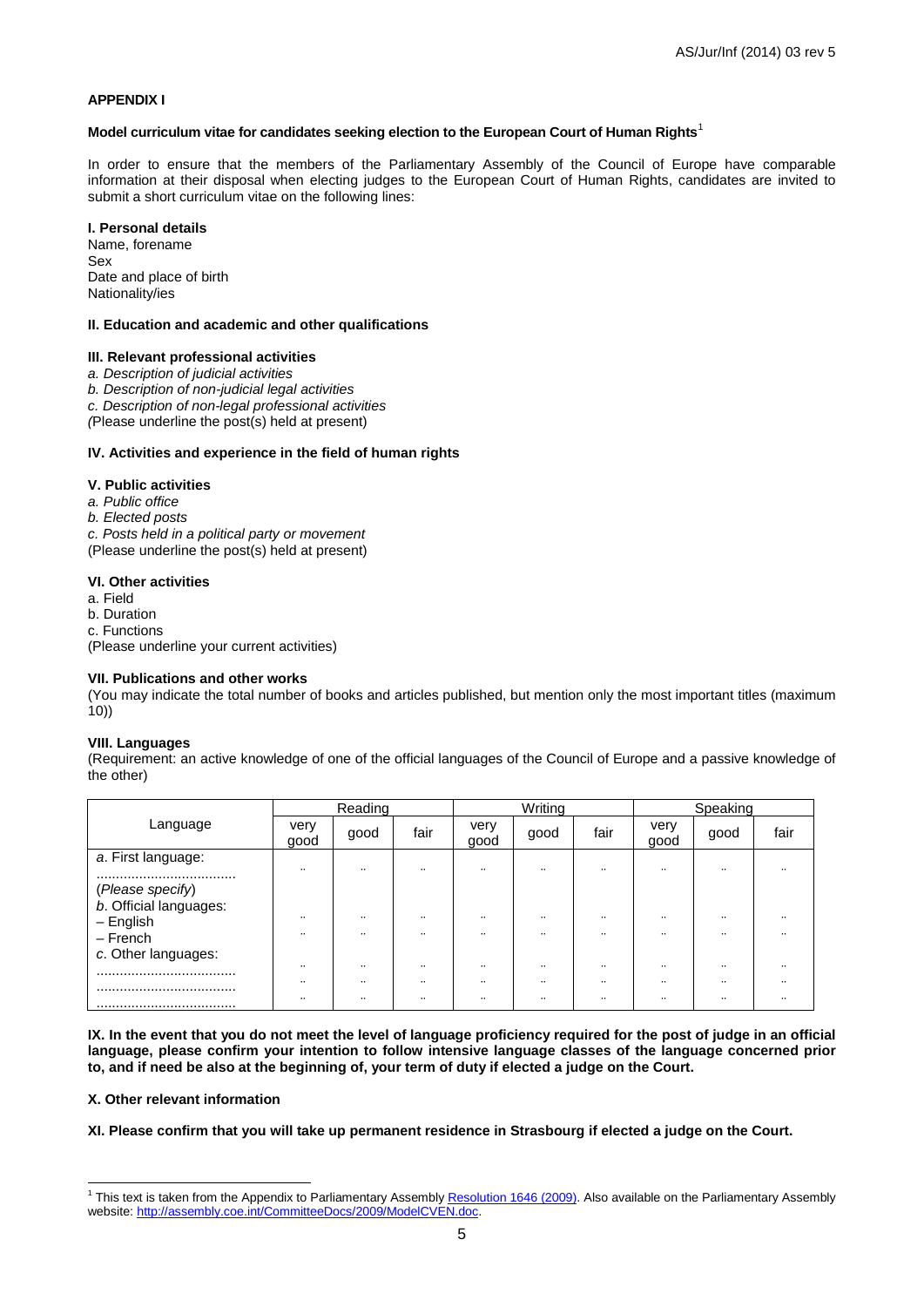## **APPENDIX II**

## **Expiry of judges' terms of office:**

| <b>31 October 2013</b>  | Judge elected in respect of the Slovak Republic                                                                                   |
|-------------------------|-----------------------------------------------------------------------------------------------------------------------------------|
| 3 April 2014            | Judge elected in respect of Serbia                                                                                                |
| 31 August 2015          | Judge elected in respect of Liechtenstein                                                                                         |
| 10 September 2015       | Judge elected in respect of Monaco                                                                                                |
| 16 September 2015       | Judge elected in respect of Cyprus (age limit reached)                                                                            |
| <b>31 October 2015</b>  | Judges elected in respect of Andorra, Armenia <sup>1</sup> , Austria, Azerbaijan, Latvia, <sup>2</sup><br>Luxembourg and Slovenia |
| <b>31 December 2015</b> | Judge elected in respect of Finland                                                                                               |
| 6 September 2016        | Judge elected in respect of the United Kingdom (age limit reached)                                                                |
| 31 January 2017         | Judges elected in respect of Albania, Georgia, Hungary, Spain and "the former<br>Yugoslav Republic of Macedonia"                  |
| 2 March 2017            | Judge elected in respect of Ireland <sup>3</sup>                                                                                  |
| 30 April 2017           | Judges elected in respect of Bulgaria <sup>4</sup> and Turkey                                                                     |
| 26 August 2017          | Judge elected in respect of Montenegro                                                                                            |
| 20 September 2018       | Judge elected in respect of San Marino                                                                                            |
| 4 May 2019              | Judge elected in respect of Italy                                                                                                 |
| 14 June 2019            | Judge elected in respect of Ukraine                                                                                               |
| 19 September 2019       | Judge elected in respect of Malta                                                                                                 |
| <b>31 December 2019</b> | Judge elected in respect of Germany                                                                                               |
| 3 January 2020          | Judge elected in respect of Estonia                                                                                               |
| 31 March 2020           | Judge elected in respect of Portugal                                                                                              |
| 17 May 2020             | Judge elected in respect of Greece                                                                                                |
| 21 June 2020            | Judge elected in respect of France (age limit reached)                                                                            |
| 31 August 2020          | Judge elected in respect of Norway                                                                                                |
| <b>3 October 2020</b>   | Judge elected in respect of Switzerland                                                                                           |
| 12 September 2021       | Judge elected in respect of Belgium                                                                                               |
| 25 September 2021       | Judge elected in respect of Sweden                                                                                                |
| <b>31 October 2021</b>  | Judges elected in respect of the Czech Republic, Netherlands and Poland                                                           |
| 2 December 2021         | Judges elected in respect of Bosnia and Herzegovina and the Republic of Moldova                                                   |
| 1 January 2022          | Judges elected in respect of Croatia and the Russian Federation                                                                   |
| 31 October 2022         | Judges elected in respect of Iceland and Lithuania                                                                                |
| 17 December 2022        | Judge elected in respect of Romania                                                                                               |
| 31 March 2023           | Judge elected in respect of Denmark                                                                                               |

 $\overline{1}$ 

<span id="page-5-1"></span><span id="page-5-0"></span><sup>&</sup>lt;sup>1</sup> Judge has tendered her resignation - effective as of 1 November 2014, see page 4, above.<br><sup>2</sup> Judge has tendered her resignation - effective as of 1 January 2015, see page 4, above.<br><sup>3</sup> Judge has tendered her resignati

<span id="page-5-2"></span>

<span id="page-5-3"></span>